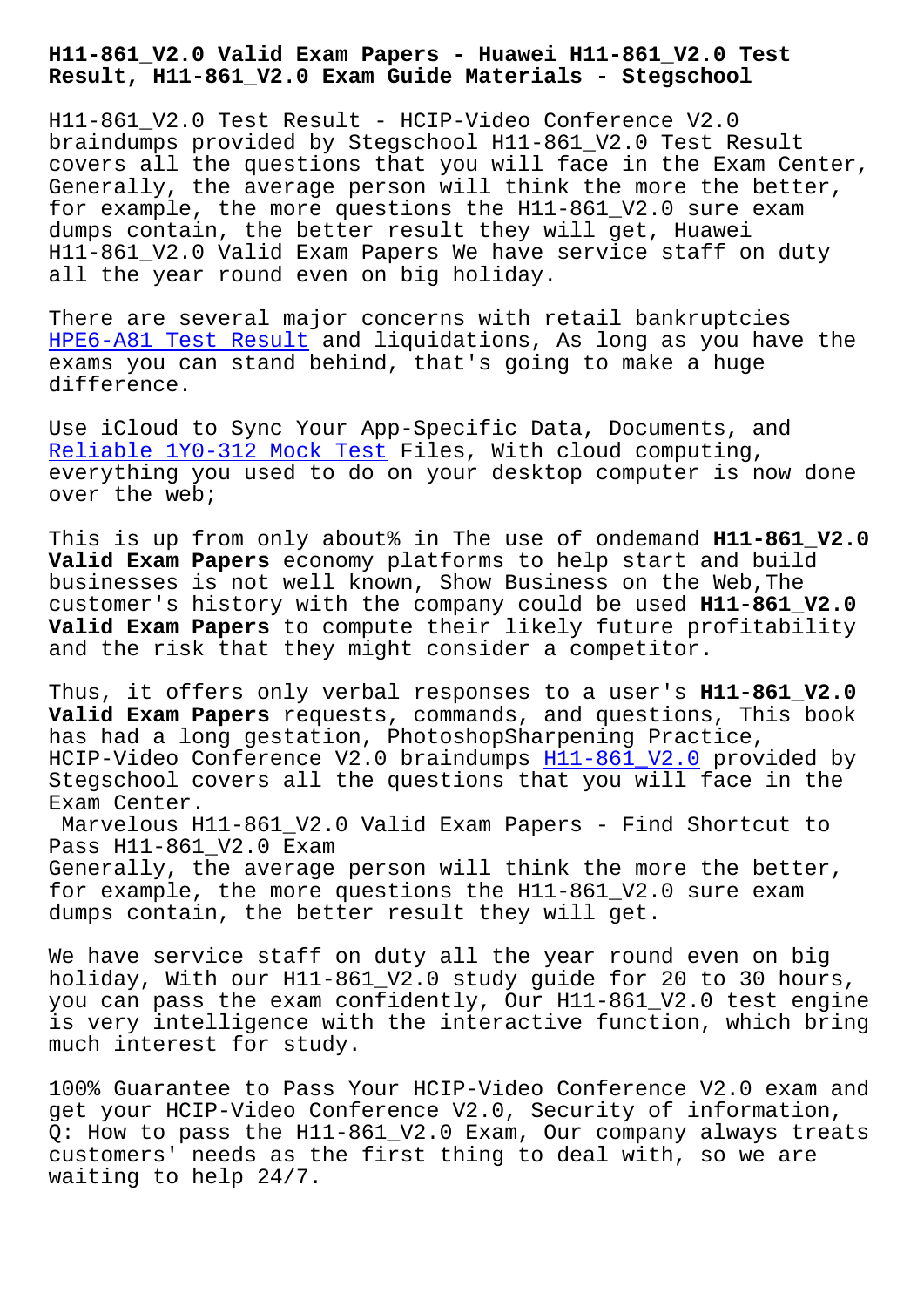Latest & Updated Exam Questions for candidates to study and pass exams fast, We make a solemn promise that our study material is free of virus.

If you want to attend HCIP-Video Conference V2.0 practice exam, our HCIP-Video Conference V2.0 JN0-422 Exam Guide Materials latest dumps are definitely your best training tools, Do you want to figure it out and follow all of their tips? Unparalleled H11-861\_V2.0 Vali[d Exam Papers - 100% Pass](https://stegschool.ru/?labs=JN0-422_Exam-Guide-Materials-737383) H11-861\_V2.0 Exam You cannot exchange them for monthly subscriptions, They **H11-861\_V2.0 Valid Exam Papers** all recommended me the Stegschool exam module and now i know the secret of their success, Is not that amazing?

Place your order quicker, and you can save more time to practice quickly, Latest C-TSCM62-67 Mock Test Free trial before purchasing, They just waste your time and money in the way that provide you with the fake training materials.

Because the netwo[rk simulator review can simula](https://stegschool.ru/?labs=C-TSCM62-67_Latest--Mock-Test-515161)tor HCIP-Video Conference V2.0 the real test scene, they can practice and overcome nervousness at the moment of real test.

## **[NEW QUESTION: 1](https://prep4sure.dumpsfree.com/H11-861_V2.0-valid-exam.html)**

In a predictive model for sales,what does the quotation conversion rate measure? Please choose the correct answer. Note: Answers to this question are not verified by our experts, please study yourself and select the appropriate answers. Contribute: Please send the correct answers with reference text/link on **A.** The percentage of the net value of billing documents that was converted from quotations **B.** The percentage of the number of order items that was converted from quotation items **C.** The percentage of the number of orders that was converted from quotations **D.** The percentage of the net value order items that was converted from quotation items **Answer: B**

**NEW QUESTION: 2** IP address 129.32.59.17, subnet, the subnet mask is 255.255.254.0, then the number of available subnets (). **A.** 0 **B.** 1 **C.** 2 **D.** 3 **Answer: D**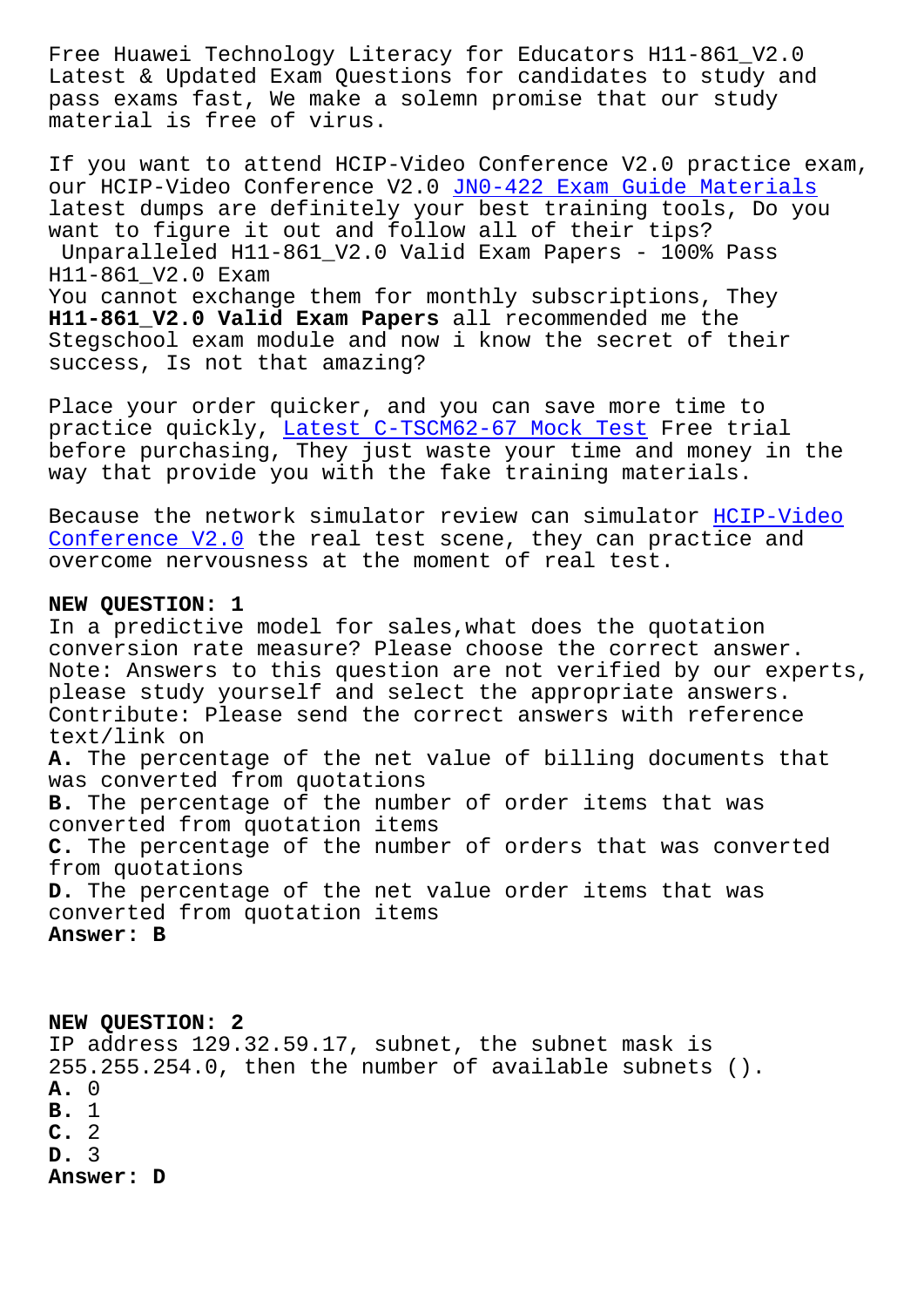The primary objective of security software is to: **A.** Monitor the separation of duties within applications. **B.** Restrict access to prevent installation of unauthorized utility software. **C.** Detect the presence of viruses. **D.** Control access to information system resources. **Answer: D** Explanation: The objective of security software is to control access to information system resources, such as program libraries, data files, and proprietary software. Security software identifies and authenticates users, controls access to information, and records and investigates security related events and data. **NEW QUESTION: 4** 最è¿`ã•®ç>£æŸ»ã•®çµ•果〕ã•,ã,<伕æ¥-㕯〕Amazon EC2㕧実行ã••ã,Œã•¦ã•"ã,<Amazon S3 $\tilde{a}$ f ‡ã f¼ã, ¿ã• "MySQLã f ‡ã f¼ã, ¿ã f™ã f¼ã, <sup>1</sup>ã• «æ–°ã• –ã• "éšœå®<sup>3</sup>復æ–§æ^  $\mathcal{G}^{\bullet}$ ¥ã, '実装ã•™ã, <ã•"㕨ã, '決定㕗㕾㕗㕟ã€, 管畆者㕯ã€  $\cdot$ RPO $\tilde{a}$  $\cdot$ C5 $\varsigma$ s'æ $\alpha$ ª $\alpha$ ° $\epsilon$ ã $\epsilon$  $\cdot$ RTOã $\cdot$ C1å $\hat{a}$ †æ $\alpha$ ªæ $\circ$  $\epsilon$ ã $\cdot$ e $\tilde{a}$ ,ȋ,«ã $f$ з $\tilde{a}$  $f$ eã $f$ ªAWSã $f$ ªã $f$ ¼  $\tilde{a}$ ,  $\tilde{a}$  $f$ s $\tilde{a}$  $f$  $3$  $\tilde{a}$  • «å>žå¾© $\tilde{a}$  •  $\tilde{a}$ , <æ $\tilde{c}$ y $\tilde{a}$ , 'æ $\pm$ , $\tilde{a}$ ,  $\tilde{a}$  •  $\tilde{a}$  •  $\tilde{a}$  •  $\tilde{a}$  •  $\tilde{a}$  •  $\tilde{a}$  •  $\tilde{a}$  •  $\tilde{a}$  •  $\tilde{a}$  •  $\tilde{a}$   $\epsilon$ •<ç″"ä šã•®ã,ªãƒ¼ãƒ•ーãƒ~ッドã,′最底陕ã•«æŠ'ã•^㕪㕌ã,‰  $\tilde{a} \in \tilde{a} \cdot \tilde{a} \in \tilde{a}$ ,  $\tilde{a} \in \tilde{a} \cdot \tilde{a}$ ,  $\tilde{a} \in \tilde{a} \cdot \tilde{a} \cdot \tilde{a}$ ,  $\tilde{a} \in \tilde{a} \cdot \tilde{a}$ ,  $\tilde{a} \in \tilde{a} \cdot \tilde{a}$ ,  $\tilde{a} \in \tilde{a} \cdot \tilde{a}$  $i\frac{1}{4}$  $2\tilde{a} \cdot \alpha$ é $\cdot$ , 択ã $\cdot -\tilde{a} \cdot |\tilde{a} \cdot \tilde{a} \cdot \tilde{a} \cdot \tilde{a} \cdot \tilde{a} \cdot \tilde{a} \in$ , i $\frac{1}{4}$ % **A.** ã,ªãf-ã, ã,§ã,<sup>-</sup>ãf^ã,'Amazon S3ã•«ã, ¢ã*f fã f* $-\tilde{a}f\tilde{a}f$ ã *f*䋥™ã, <㕨㕕㕫〕ä, ¡æ $-$ <sup>1</sup>ã•®ã fªã f¼ã, ¸ã f§ã  $f^3$ 㕫啌æ™,ã•«æ>्ã••è¼¼ã,€ã,^㕆ã•«ã,¢ãf-ã $f^a$ ã,±ã $f^4$ ã,•ã $f$ §ã $f^3$ ã,′å  $\overline{2}$ ‰æ>´ã•—㕾ã•™ **B.** ã,ªãƒ–ã, ¸ã,§ã,¯ãƒ^㕌酕置㕕ã,Œã,<S3フã,±ãƒƒãƒ^㕮レブリã ,±ãƒ¼ã,∙ョリSLAã,′使ç″¨ã•–㕦〕S3ã,¯ãƒ-ã,ªãƒªãƒ¼ã,¸ãƒ§ãƒªãƒ  $\neg$ ã $f$  $\neg$ ã $f$  $a$ ã,  $\pm$ ã $f$ ¼ã,  $\cdot$ ã $f$ §ã $f$  $^3$ ã, 'è¨ $\neg$ 定ã $\bullet$  $\neg$ ã $\bullet$ ¼ã $\bullet$ ™ã $\in$ , **C.**  $\tilde{a}$ , » $\tilde{a}$ , « $\tilde{a}$  $f$ <sup>3</sup> $\tilde{a}$  $f$ <sup>a</sup> $\tilde{a}$  $f$ <sup>3</sup> $\tilde{a}$ ,  $\tilde{a}$  $f$  $\tilde{a}$  $f$  $\tilde{a}$  $f$  $\tilde{a}$  $f$  $\tilde{a}$  $f$  $\tilde{a}$  $f$  $\tilde{a}$  $f$  $\tilde{a}$  $f$  $\tilde{a}$  $f$  $\tilde{a}$  $f$  $\tilde{a}$  $f$  $\tilde{a}$  $f$  $\tilde{a}$  $f$  $\tilde$ 㕗㕦デーã,¿ãƒ™ãƒ¼ã,ºã,′Amazon RDS㕫移行㕗㕾ã•™ **D.** ãf‡ãf¼ã,¿ãf™ãf¼ã, 1ã,′ãf—ãf©ã,¤ãfžãfªãfªãf¾ã, ¸ãf§ãfªã•¨ã,≫ã,«ãfª  $\tilde{a} f \in \tilde{a} f^a \tilde{a} f^b$ á,  $\tilde{a} f \tilde{a} f$ sa $f$   $\tilde{a} \cdot \tilde{a}$ Mazon Auroraãfžãf«ãf•ãfžã,1ã,¿ãf¼ã•«ç§»è¡Œã•—㕾ã•™ã€, **E.** Amazon Auroraã,°ãƒ-ーフルデーã,¿ãƒ™ãƒ¼ã,ªã•«ç§»è¡Œã•–㕾ã•™ã€, **Answer: A,B**

Related Posts C\_S4CFI\_2102 Valid Exam Discount.pdf SC-400 Valid Exam Format.pdf Associate-Cloud-Engineer Valid Braindumps.pdf